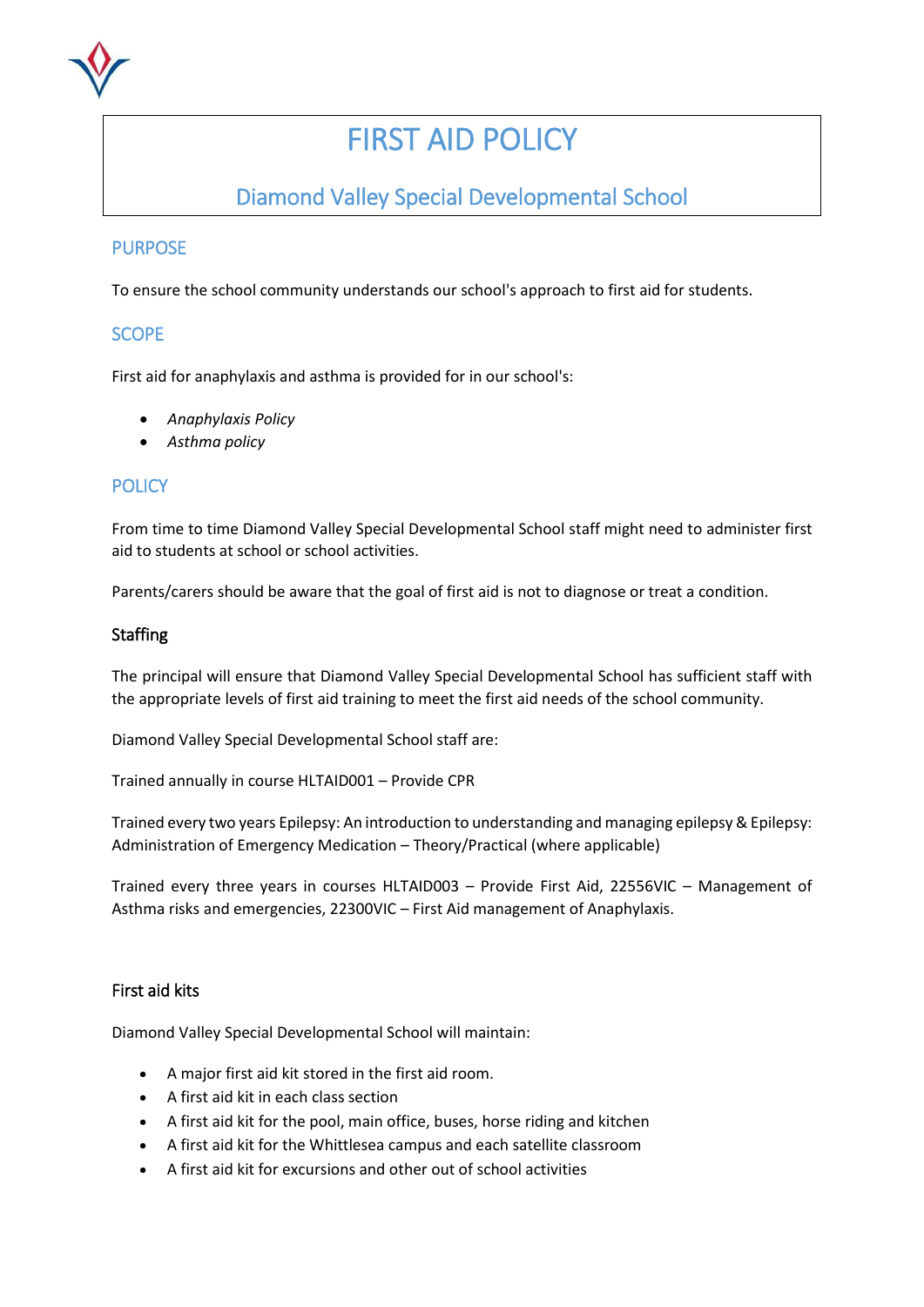

#### **School Nurse**

The school nurse will be responsible for:

- \* reviewing and assessing students and staff first aid needs
- \* managing and ordering first aid supplies
- \* managing medical emergencies and liaising with paramedics or other health professionals
- \* liaising with staff and parents regarding health concerns for students
- \* ensuring privacy and confidentiality of health issues

\* ensuring that all emergency contacts, health action plans, medication authority plans and student health plans are current

- \* maintaining first aid kits
- \* maintaining the first aid room

\* reviewing medication at school and ensuring that medication is stored, supplied, documented and administered correctly

\* providing health promotion and education when required

#### Care for ill students

Students who are unwell should not attend school.

If a student falls unwell whilst at school, they will generally be cared for by the trained first aid staff in the classroom. This is generally the preferred option as for our students with an intellectual disability this is usually less confusing and distressing then moving elsewhere. Each classroom has a comfortable chair, bean bag or bed that can be used for this purpose.

Depending on the nature of their symptoms, staff may contact parents/carers or an emergency contact person to ask them to collect the student.

#### **Head injury and suspected concussion**

The Concussion Recognition Tool 5 will be used to assist with the identification of a suspected concussion following a head injury or knock to the head.

If any of the following signs (red flag signs) are observed or reported, an ambulance will be called for urgent medical assessment:

• Neck pain or tenderness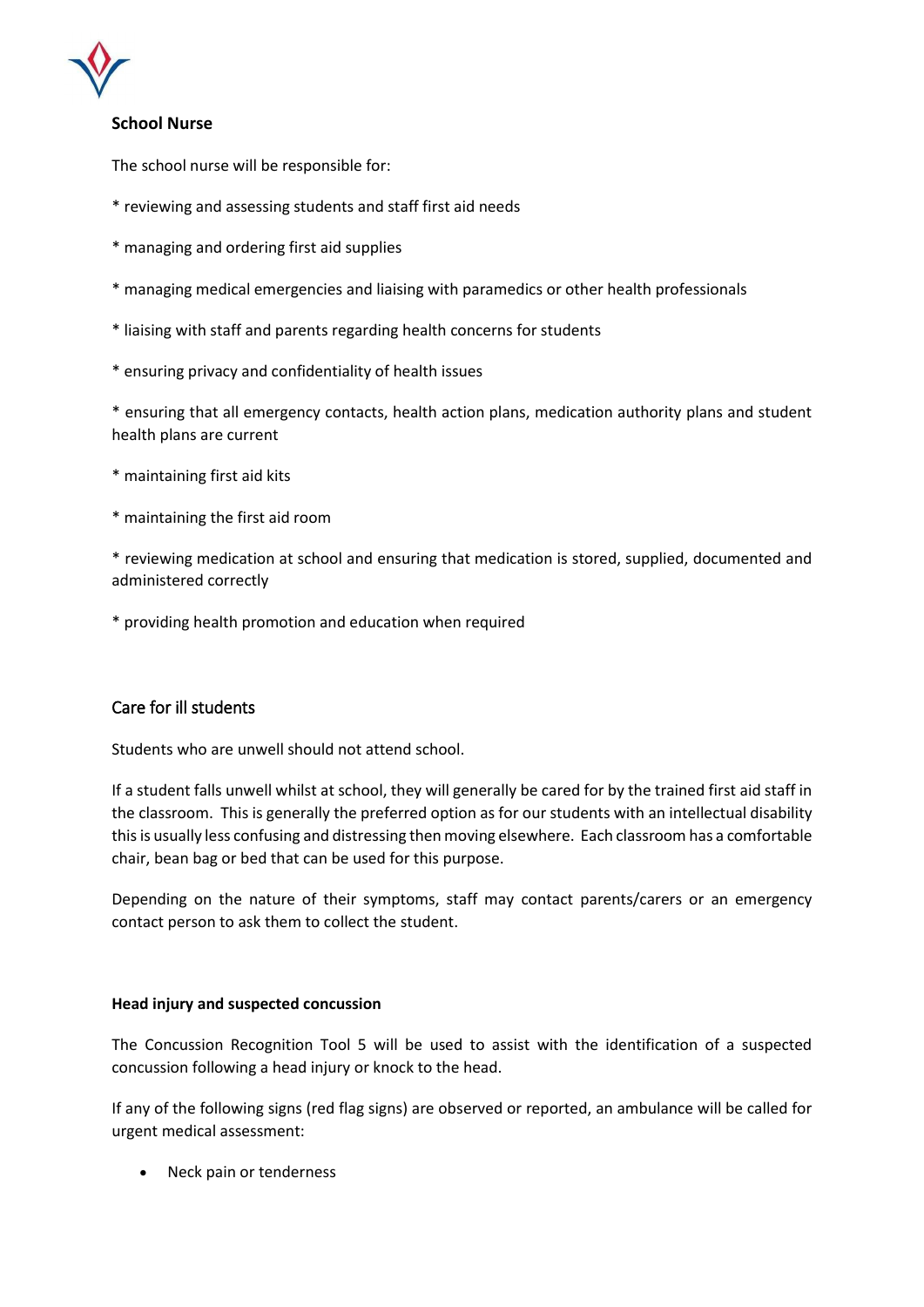

- Double vision
- Weakness or tingling/burning in arms or legs
- Severe or increasing headache
- Seizure or convulsion
- Loss of consciousness
- Deteriorating conscious state
- Vomiting
- Increasingly restless, agitated or combative

If concussion is suspected (but not 'red flag'):

Staff will contact the parent/carer and ask for the student to be collected from school and advice a medical assessment.

If concussion is not suspected:

Staff will contact the parent/carer and inform of the injury and that the parent/carer may wish to collect the student from school.

#### **Epilepsy and seizures**

For each student diagnosed with epilepsy, Diamond Valley Special Developmental School must have in place:

- Epilepsy Management Plan signed by a doctor and provided by the student's parents/carers
- Emergency Medication Management Plan (if required) signed by a doctor and provided by the student's parents/carers and the medication required.
- Student Health Care Plan outlining the schools' role in supporting the student's health needs
- Medication Authority Form for students who require regular (non-emergency) medication to be administered at school

Staff will follow the Epilepsy Management plan to provide a first aid response and post-seizure support when a student has had a seizure.

Diamond Valley Special Developmental School will call an ambulance immediately if:

- It is the student's first seizure
- If there is no epilepsy management plan
- A serious injury has occurred
- The seizure occurs in water

#### First aid management and documentation

If there is a situation or incident which occurs at school or a school activity which requires first aid to be administered to a student:

 Staff who have been trained in first aid or school nurse will administer first aid in accordance with their training. In an emergency situation, other staff may assist in the administration of first aid within their level of competence.